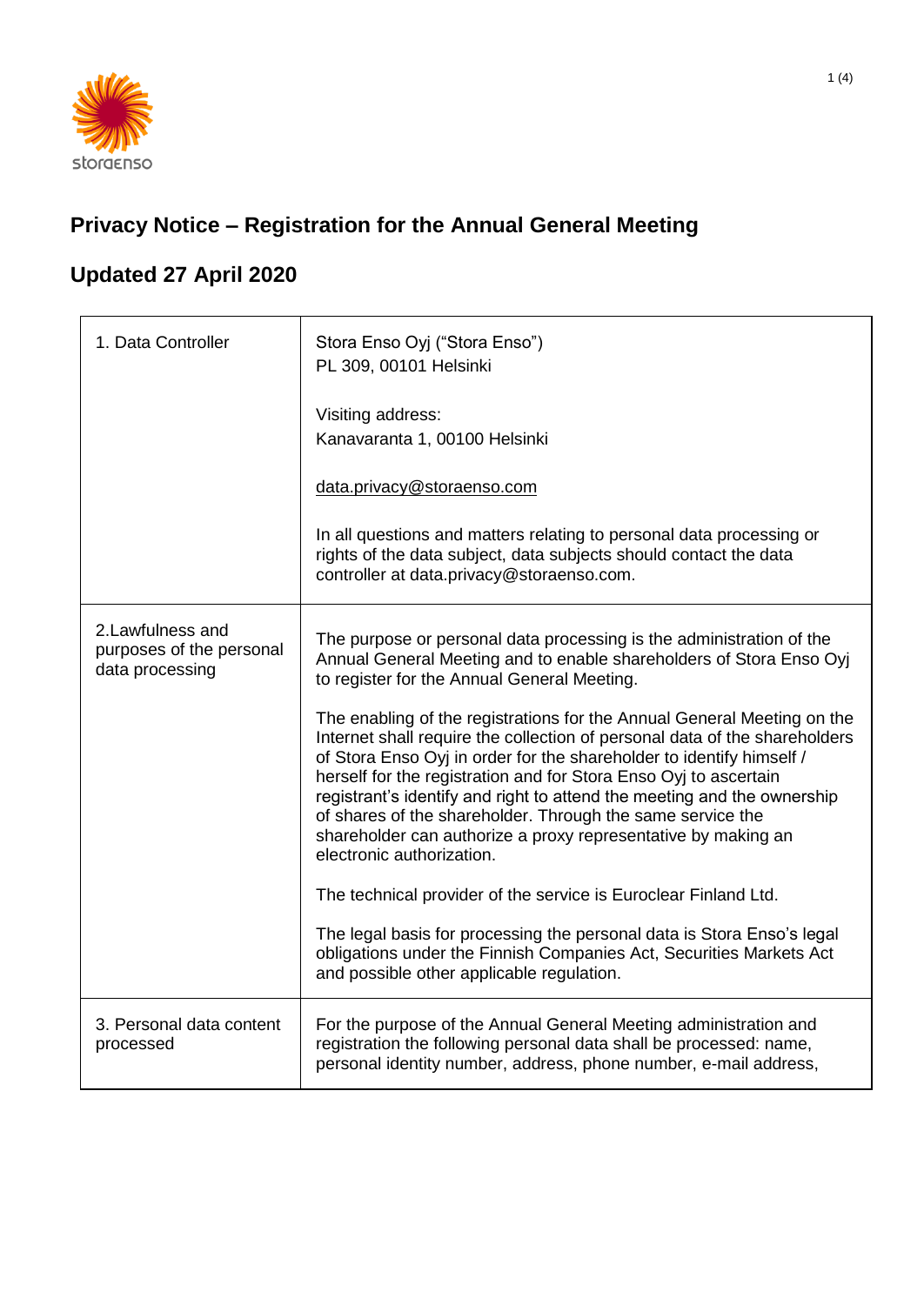|                                                                                                | number of book-entry account and number of shares and votes. The<br>data collected on the proxy include name, personal identity code,<br>address, phone number and email address.<br>The number of book-entry accounts is used only for the identification in<br>the system of Euroclear Finland Ltd and it is not delivered to the<br>Company. Euroclear Finland Ltd saves the data log created in the<br>registration page and may use if for monitoring, ensuring the service<br>and statistics.                         |
|------------------------------------------------------------------------------------------------|-----------------------------------------------------------------------------------------------------------------------------------------------------------------------------------------------------------------------------------------------------------------------------------------------------------------------------------------------------------------------------------------------------------------------------------------------------------------------------------------------------------------------------|
| 4. Regular sources of<br>personal data                                                         | When registering to the meeting the shareholder shall provide all the<br>data collected about himself / herself. By a given personal identity<br>number, the system shall compare the data given with the<br>shareholders' register of Stora Enso Oyj maintained by Euroclear<br>Finland Ltd and extract the ownership information from the<br>shareholders' register.<br>When making the electronic authorization, the shareholder shall also<br>enter the necessary personal data of the proxy representative.            |
| 5. Retention of personal<br>data                                                               | Euroclear Finland Ltd shall retain the personal data for four (4) months<br>from the end of the Annual General Meeting.<br>A list of participants will be annexed to the minutes of Stora Enso's<br>general meeting including names, ballot number, number of shares and<br>votes and share class. Stora Enso shall retain the minutes and<br>annexes as set forth in statutory obligations.<br>Data in the manual records maintained by Stora Enso are retained for<br>pre-defined time periods which is usually 10 years. |
| 6. Data transfers outside<br>the EU or EEA and<br>regular data disclosures<br>to third parties | Stora Enso may transfer and disclose personal data to third parties as<br>follows:<br>to the provider of the system for the registration for the Annual<br>General Meeting, Euroclear Finland Oy, and other trusted<br>service provides who act on Stora Enso's behalf, when needed;<br>within the group; and<br>when the disclosure is necessary in order to ensure the rights of<br>Stora Enso, data subject or others, to investigate potential<br>fraud, or to respond to requests from public authorities.             |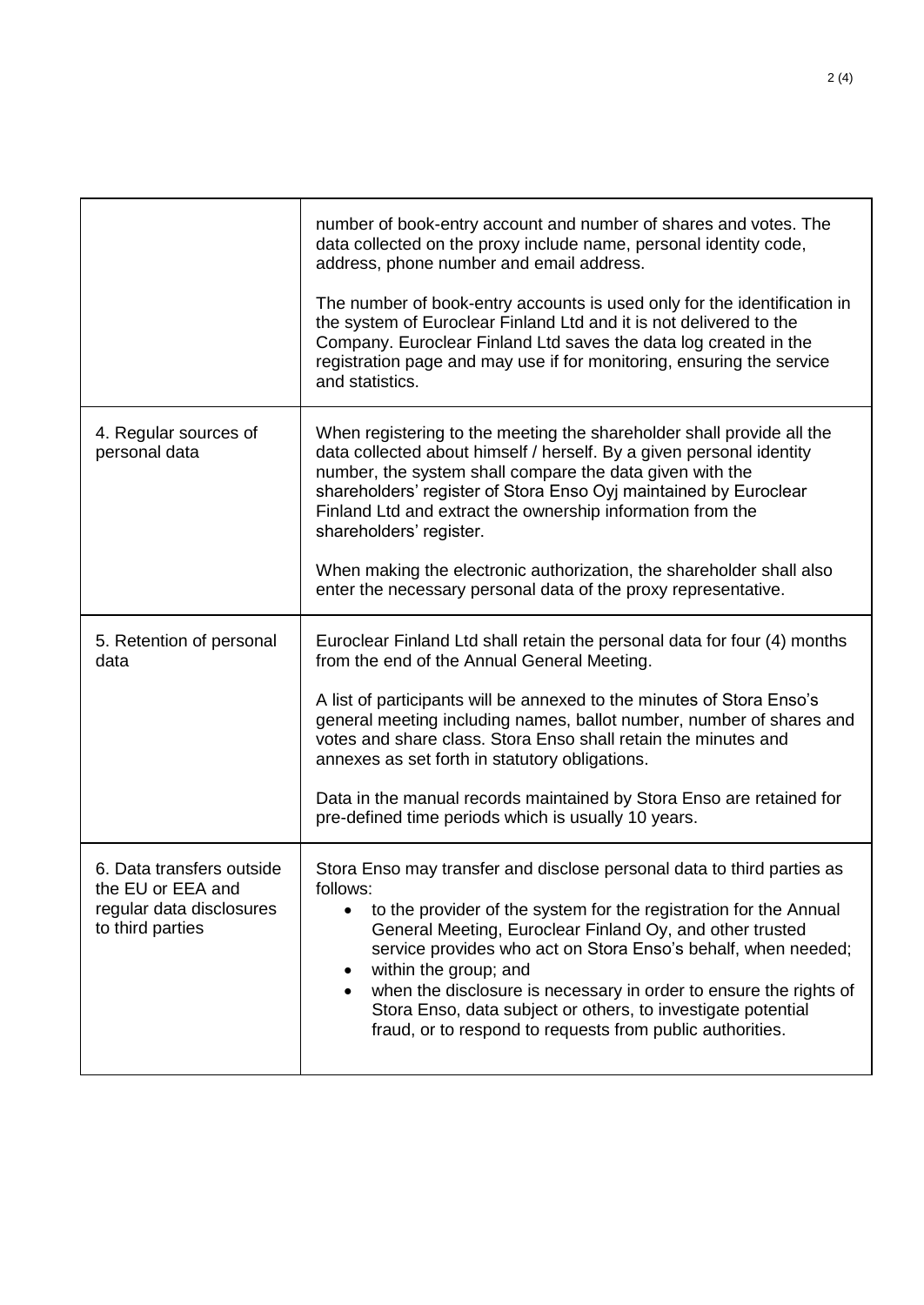|                               | The personal data will not be transferred by Stora Enso outside the<br>European Union or the European Economic Area. The Company will<br>not disclose the data given for any direct marketing purposes.<br>Personal data that will be available to all registered persons during the<br>general meeting include shareholder's name, sector, share class,<br>number of share and number of votes. This data is available only under<br>the supervision of the meeting personnel during the general meeting<br>either through terminal devices or manually, but they cannot be printed<br>nor transferred from the meeting.                                                                                                                                                                                                                                                                                                                                                                                                                     |
|-------------------------------|-----------------------------------------------------------------------------------------------------------------------------------------------------------------------------------------------------------------------------------------------------------------------------------------------------------------------------------------------------------------------------------------------------------------------------------------------------------------------------------------------------------------------------------------------------------------------------------------------------------------------------------------------------------------------------------------------------------------------------------------------------------------------------------------------------------------------------------------------------------------------------------------------------------------------------------------------------------------------------------------------------------------------------------------------|
| 7. Security measures          | <b>Manual register</b><br>The data shall be stored in an area with a restricted access, available<br>only for the authorized persons.<br>Data register/ADP register<br>Security of the register is managed by Euroclear Finland Ltd. Data in<br>the application is protected from any unauthorized changes or<br>accesses. If the shareholder registers in advance on the Internet, the<br>connection from the user's browser to the server of Euroclear Finland<br>Ltd is encrypted with SSL- technology.                                                                                                                                                                                                                                                                                                                                                                                                                                                                                                                                    |
| 8. Rights of data<br>subjects | Shareholders have the following rights according to the applicable data<br>protection legislation:<br>shareholder is entitled to obtain information on the personal data<br>concerning him/her which Stora Enso is processing and obtain a<br>copy of such personal data.<br>shareholder is also entitled to request for the rectification, removal<br>$\bullet$<br>or supplementing of his/her personal data.<br>Shareholders who wish to exercise their rights as referred to above are<br>asked to make the request to this effect to Stora Enso using the<br>template provided at Stora Enso Privacy. The filled-out form or a<br>request including similar information may then be presented to Stora<br>Enso in accordance with section 1 of this Privacy Notice. Stora Enso<br>shall fulfil the request without undue delay.<br>Stora Enso is entitled to decline requests on statutory grounds. Stora<br>Enso shall inform the data subject of such a decline including the<br>grounds for the decline.<br>Right to lodge a complaint |